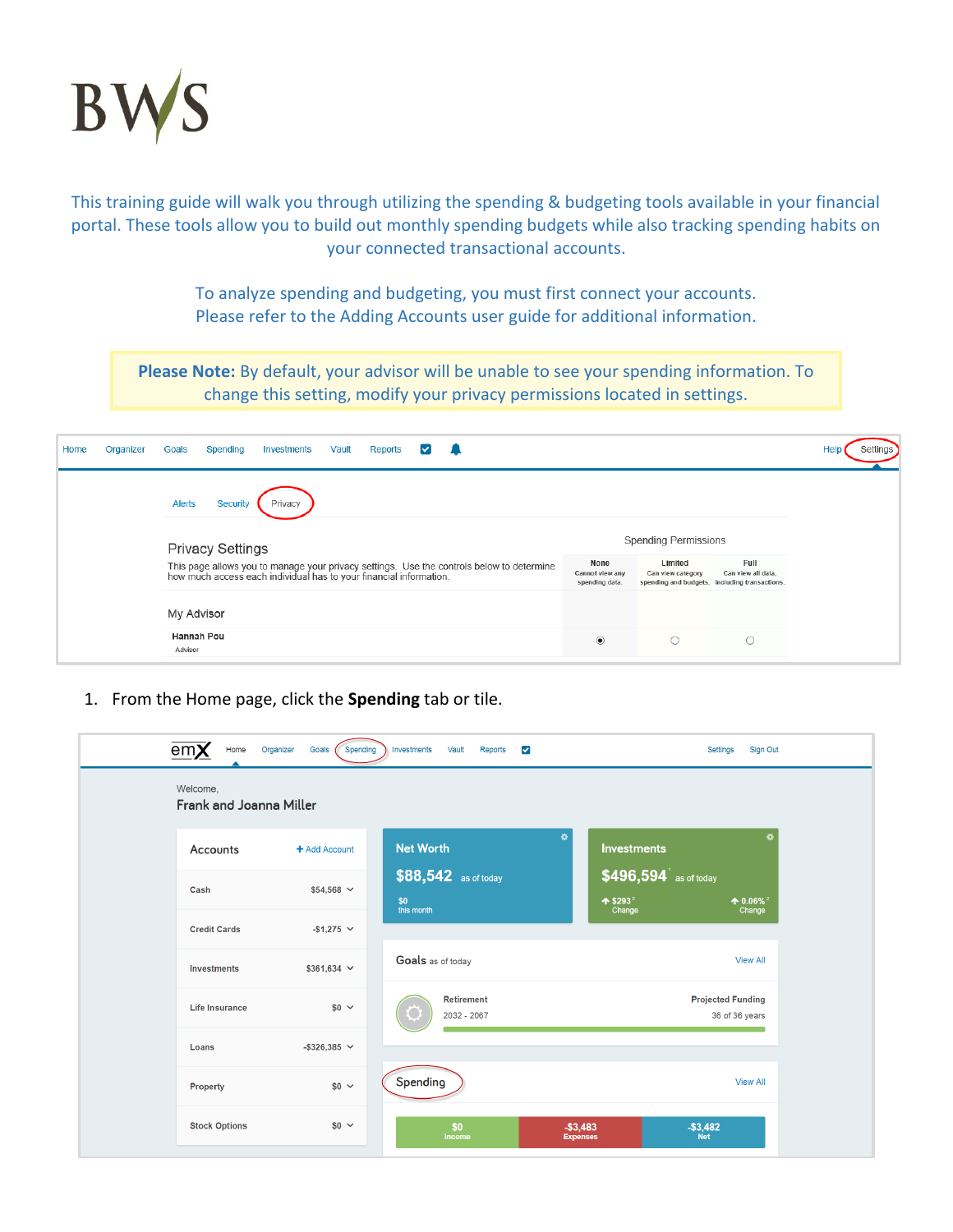

2. The **Spending** page is comprised of 3 sections: Overview, Budgets, and Transactions.

| en | Organizer<br>Goals<br>Home                 | Investments<br>Spending<br>Vault | Reports<br>$\blacktriangleright$ |                                                       | Help<br>Settings         | Sign Out |
|----|--------------------------------------------|----------------------------------|----------------------------------|-------------------------------------------------------|--------------------------|----------|
|    | <b>Budgets</b><br>Transactions<br>Overview |                                  |                                  |                                                       | Settings                 |          |
|    | Date Range<br>This Month $\star$           | View<br>Spending by Category ▼   | Accounts<br>All Accounts -       |                                                       | <b>Reset All</b>         |          |
|    |                                            |                                  |                                  | Income: \$0.22 Expenses: -\$3,482.67 Net: -\$3,482.45 |                          |          |
|    |                                            |                                  |                                  | <b>Spending</b>                                       | <b>Budgets</b>           |          |
|    |                                            |                                  | Auto & Transport                 | \$1,276.22                                            | $\overline{\phantom{a}}$ |          |
|    |                                            |                                  | Unclassified                     | \$1,001.99                                            | $\sim$                   |          |
|    |                                            |                                  | Cash/ATM                         | \$370.00                                              | $\sim$                   |          |
|    |                                            |                                  | $\blacksquare$ Taxes             | \$356.00                                              | 44                       |          |
|    |                                            |                                  | <b>Food</b>                      | \$275.91                                              | --                       |          |
|    |                                            |                                  | Fees & Charges                   | \$75.00                                               | ۰.                       |          |
|    |                                            |                                  |                                  |                                                       |                          |          |
|    |                                            |                                  | ■ Shopping                       | \$67.78                                               | $\overline{\phantom{a}}$ |          |
|    |                                            |                                  | <b>Business</b>                  | \$59.77                                               | $\overline{\phantom{a}}$ |          |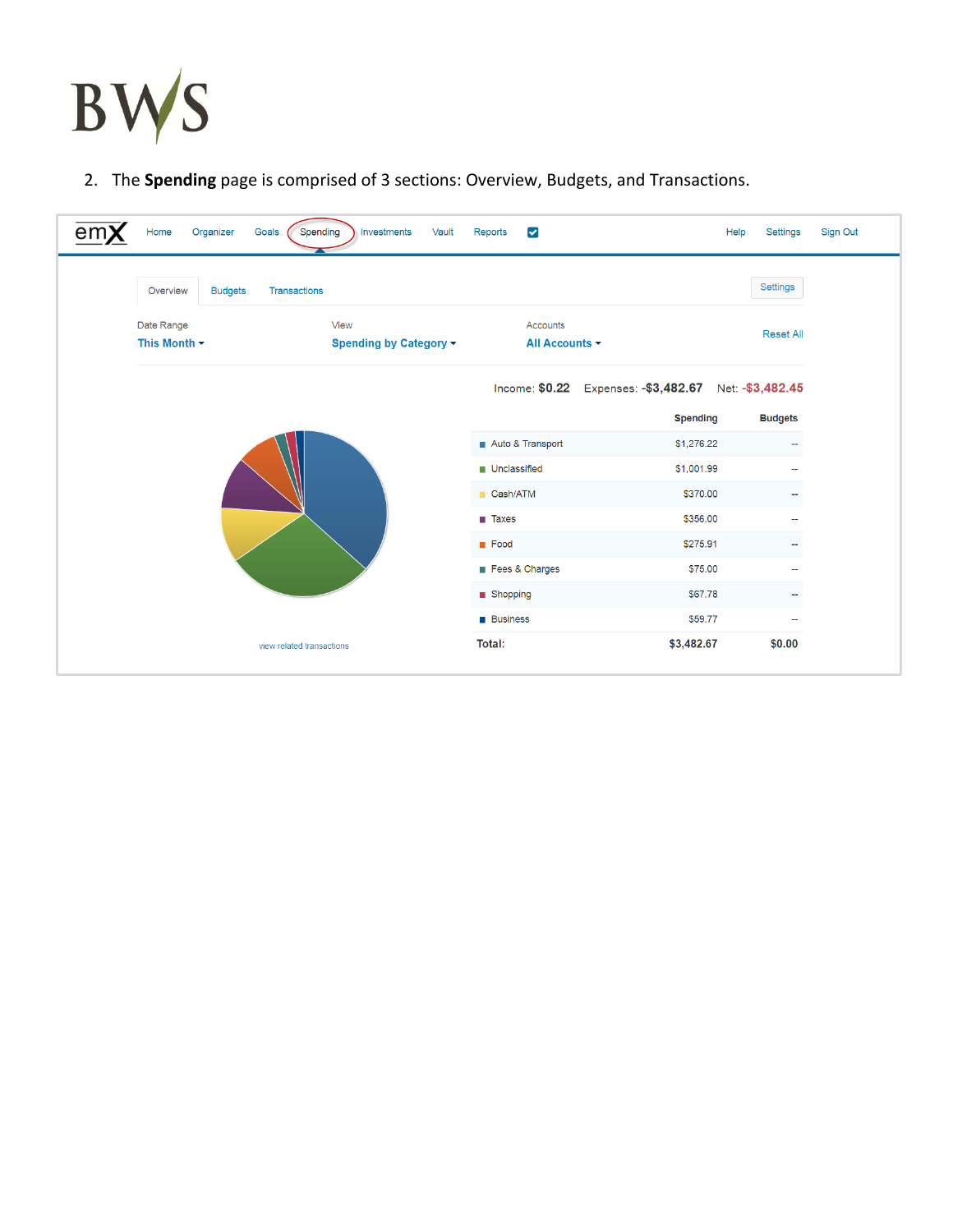

3. The **Overview** tab shows spending by category over a specific date range. The default view is to view spending amounts **This Month**, by **Category**, and from **All Accounts**. Hover over the pie chart to see how much you've spent in that category. You can also click "**view related transactions**" to see a list of transactions from the specified date range and accounts.

| <b>Budgets</b><br>Overview       | Transactions                   |                                         |                                                       | Settings         |
|----------------------------------|--------------------------------|-----------------------------------------|-------------------------------------------------------|------------------|
| Date Range<br>This Month $\odot$ | View<br>Spending by Category ⊙ | Accounts<br>All Accounts <sup>(-)</sup> |                                                       | <b>Reset All</b> |
|                                  |                                |                                         | Income: \$0.22 Expenses: -\$3,482.67 Net: -\$3,482.45 |                  |
|                                  |                                |                                         | <b>Spending</b>                                       | <b>Budgets</b>   |
|                                  |                                | Auto & Transport                        | \$1,276.22                                            |                  |
|                                  |                                | <b>Unclassified</b>                     | \$1,001.99                                            |                  |
|                                  |                                | Cash/ATM                                | \$370.00                                              |                  |
|                                  |                                | $\blacksquare$ Taxes                    | \$356.00                                              |                  |
|                                  |                                | <b>Food</b>                             | \$275.91                                              |                  |
|                                  |                                | Fees & Charges                          | \$75.00                                               |                  |
|                                  |                                | Shopping                                | \$67.78                                               |                  |
|                                  |                                | <b>Business</b>                         | \$59.77                                               | --               |
|                                  | view related transactions      | Total:                                  | \$3,482.67                                            | \$0.00           |

4. The **Budgets** tab allows you to create budgets to help manage your expenses. You can either add budget items one at a time by category, or you can select **Create an Auto-Budget** to view a budget created automatically based on your average spending from the past six months.

| Overview                        | Budgets | <b>Transactions</b>                                                                             |                                                   | <b>Settings</b>        |
|---------------------------------|---------|-------------------------------------------------------------------------------------------------|---------------------------------------------------|------------------------|
| Date Range<br>This Month $\sim$ |         |                                                                                                 | Add a Budget                                      |                        |
|                                 |         | You have no budgets for this time period.                                                       | <b>Expenses for This Month</b><br><b>Business</b> | \$10 Add               |
|                                 |         | You can Add a Single Budget<br>or<br>Let us Create an Auto-Budget based on your recent spending | Cash/ATM<br>Food                                  | \$750 Add<br>\$160 Add |
|                                 |         |                                                                                                 | Shopping<br>Taxes                                 | \$3 Add<br>\$1,068 Add |
|                                 |         |                                                                                                 | Unclassified                                      | \$3 Add                |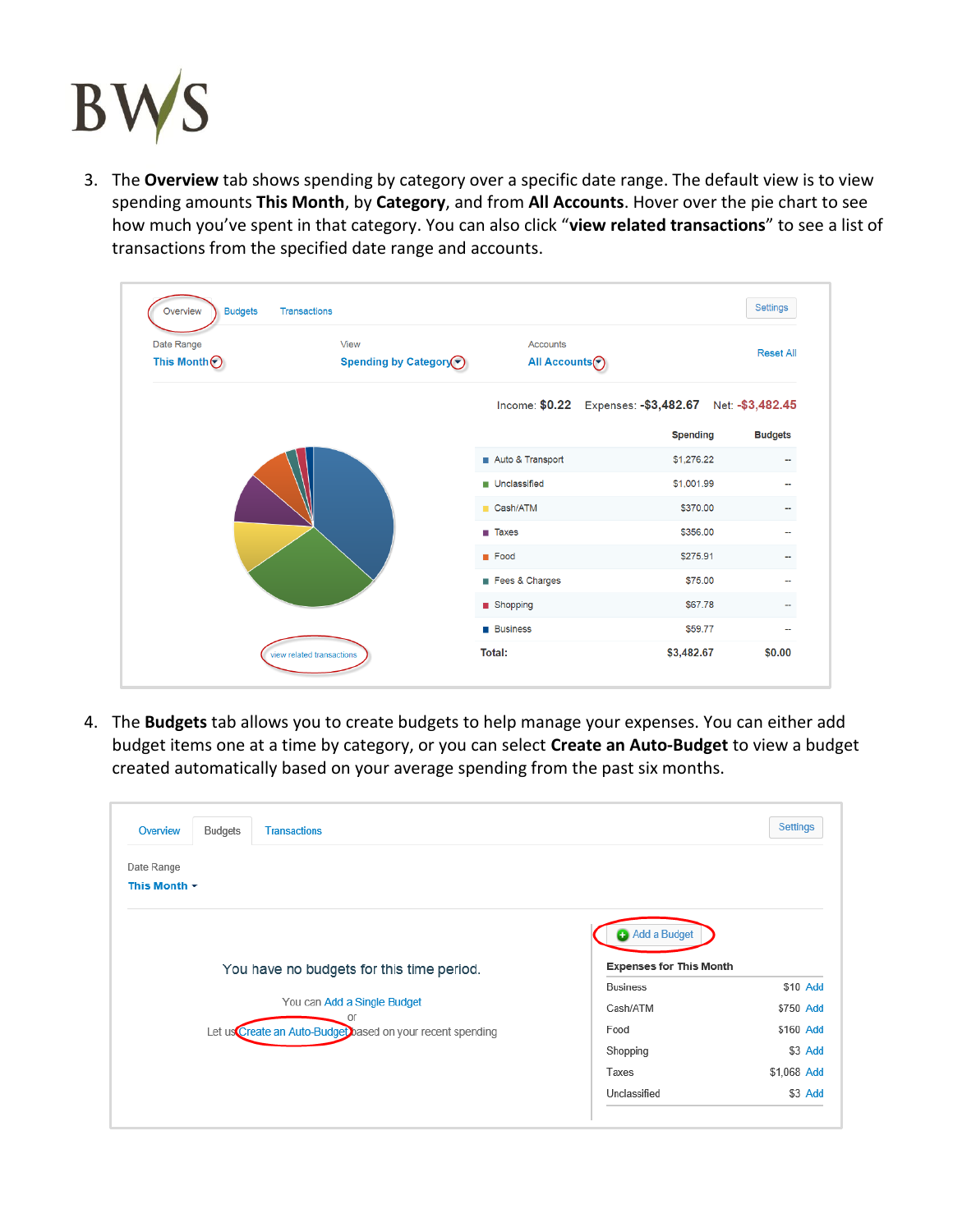

5. Once you've added your budget, go back to the **Spending - Overview** tab and select the **Budget History** view to see the amount you've budgeted, the amount you've spent, and whether you're over or under budget.

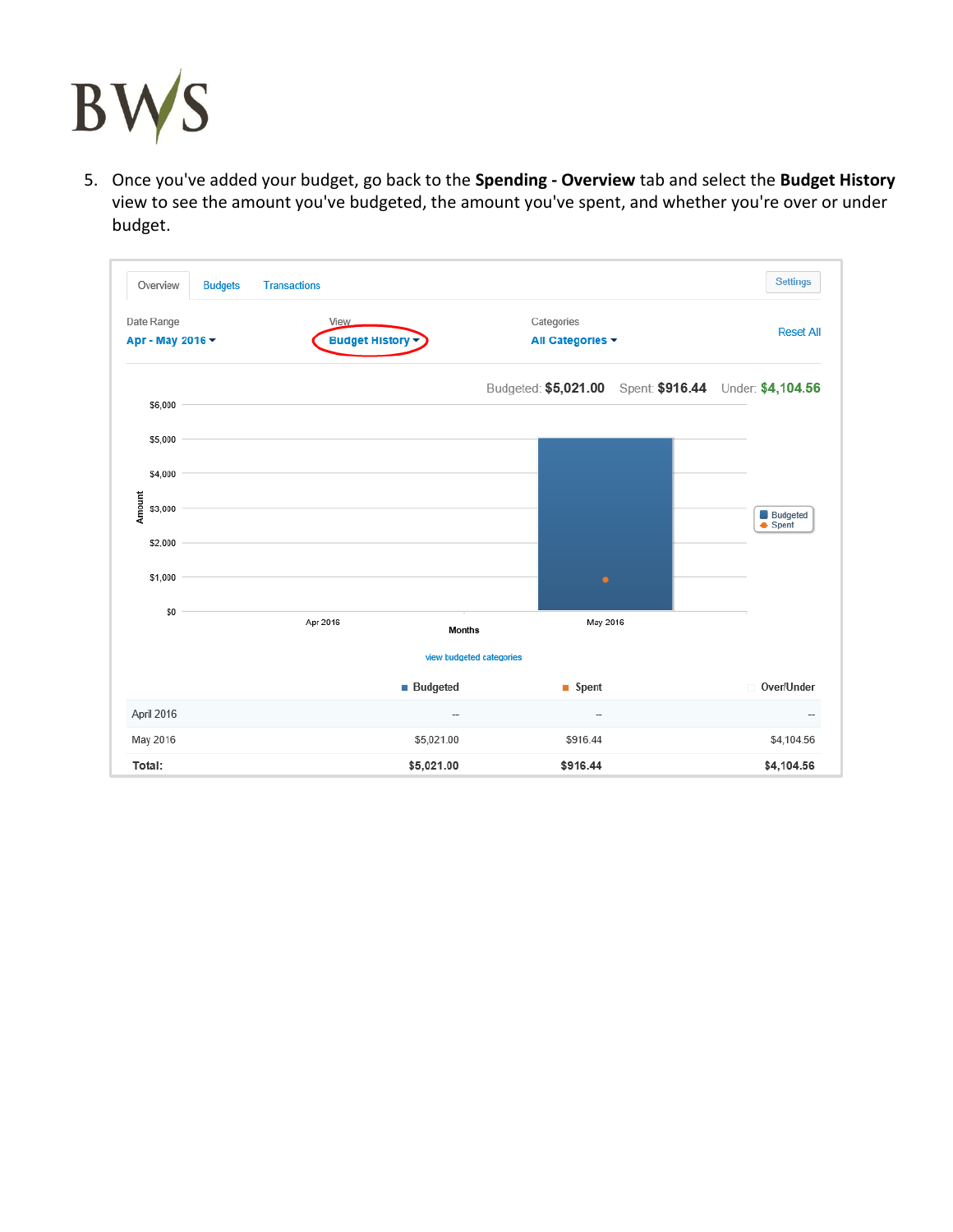

6. The Transactions tab displays all bank transactions from your online accounts. The number of transactions found and the total amount will be displayed at the top of your transactions list.

| Home                                            | Organizer<br>Goals<br>Spending<br>Investments        | $\blacktriangledown$<br>Vault<br>Reports |                         | Help<br>Settings         |
|-------------------------------------------------|------------------------------------------------------|------------------------------------------|-------------------------|--------------------------|
| Overview                                        | <b>Budgets</b><br><b>Transactions</b>                |                                          |                         | Settings                 |
| Date Range<br>Last 30 Days $\blacktriangledown$ | <b>Accounts</b><br>All Accounts $\blacktriangledown$ | Categories<br>All Categories $\sim$      | Search for transactions | <b>Reset All</b>         |
| <b>Export Results</b>                           |                                                      |                                          | Transactions Found: 34  | Total Amount: \$8,542.23 |
| Date $\sim$                                     | Description ^                                        | Account ^                                | Category ^              | Value ^                  |
| Aug 20, 2017                                    | <b>CASH WITHDRAWAL</b>                               | Easy 123 Checking                        | Cash/ATM                | $-$250.00$               |
| Aug 19, 2017                                    | <b>STRIDE RITE</b>                                   | **************** Card                    | Clothing                | $-$44.19$                |
| Aug 18, 2017                                    | <b>IRS</b>                                           | Easy 123 Checking                        | <b>Federal Tax</b>      | $-$ \$356.00             |
| Aug 16, 2017                                    | <b>STAPLES VALLEY FORGE DUPLICATE</b>                | Easy 123 Checking                        | Sports & Hobbies        | $-$ \$3.22               |
|                                                 |                                                      |                                          |                         |                          |
| Aug 16, 2017                                    | <b>STAPLES VALLEY FORGE</b>                          | Easy 123 Checking                        | <b>Business</b>         | $-$ \$3.22               |

To make changes to the Description or Category provided for transaction, click the transaction's row and type a new description and/or select a new category from the drop-down.

| May 04, 2016 STAPLES VALLEY FORGE<br>$\times$ | Easy 123 Checking | Business | $-53.22$ |
|-----------------------------------------------|-------------------|----------|----------|
| <b>Details</b>                                |                   |          |          |

If you want to apply your edits to all similar transactions, you can create a rule. Make the edits to the Description and Category of a transaction. Click Details below the transaction row.

Click the checkbox before the rule, and then click Advanced to apply a monetary or date range to the rule using the entry boxes provided. Click Done

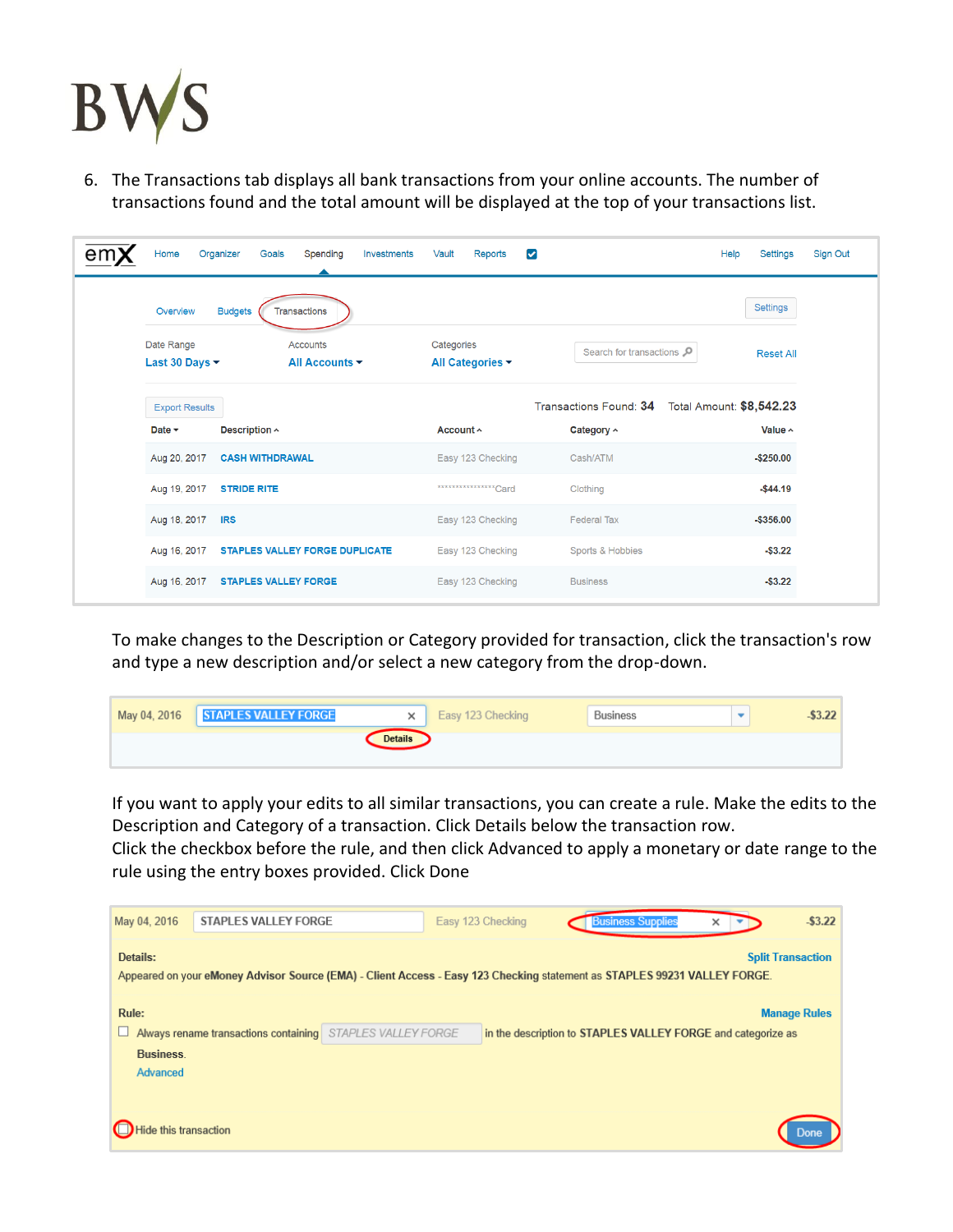

7. If you can't find the category you're looking for, you can create new subcategories by clicking settings at the top of the budgeting page. Choose the parent category, type in new sub category and click **Add**.

| Overview                             | <b>Budgets</b>         | Transactions                          |                                |                                  | Settings                                                                   |
|--------------------------------------|------------------------|---------------------------------------|--------------------------------|----------------------------------|----------------------------------------------------------------------------|
| Date Range<br>Last 30 Days ~         |                        | Accounts<br>Easy 123 Checking -       | Categories<br>All Categories ▼ | Search for transactions $\Omega$ | <b>Reset All</b>                                                           |
| <b>Export Results</b><br>Date $\sim$ | Description $\diamond$ |                                       | Account ≎                      | Category $\diamond$              | Transactions Found: 17 Total Amount: \$3,753.93<br>Value $\Leftrightarrow$ |
| May 08, 2016                         |                        | <b>CASH WITHDRAWAL</b>                | Easy 123 Checking              | Cash/ATM                         | $-$ \$250.00                                                               |
| May 06, 2016                         | <b>IRS</b>             |                                       | Easy 123 Checking              | Federal Tax                      | $-$ \$356.00                                                               |
| May 04, 2016                         |                        | <b>STAPLES VALLEY FORGE DUPLICATE</b> | Easy 123 Checking              | Sports & Hobbies                 | $-53.22$                                                                   |

| <b><math>\Phi</math> SPENDING SETTINGS</b> |                                                          | $\times$    |
|--------------------------------------------|----------------------------------------------------------|-------------|
| Categories                                 | <b>Rules</b><br><b>Exclude Accounts</b>                  |             |
|                                            | Add custom categories for classifying your transactions. |             |
| Choose a category:                         | <b>Business</b><br>v                                     |             |
| <b>Business Supplies</b>                   |                                                          | $\mathbf x$ |
|                                            |                                                          |             |
|                                            |                                                          |             |
|                                            |                                                          |             |
|                                            |                                                          |             |
|                                            |                                                          |             |
|                                            |                                                          | Add         |
|                                            |                                                          |             |
|                                            |                                                          |             |
|                                            |                                                          | Done        |